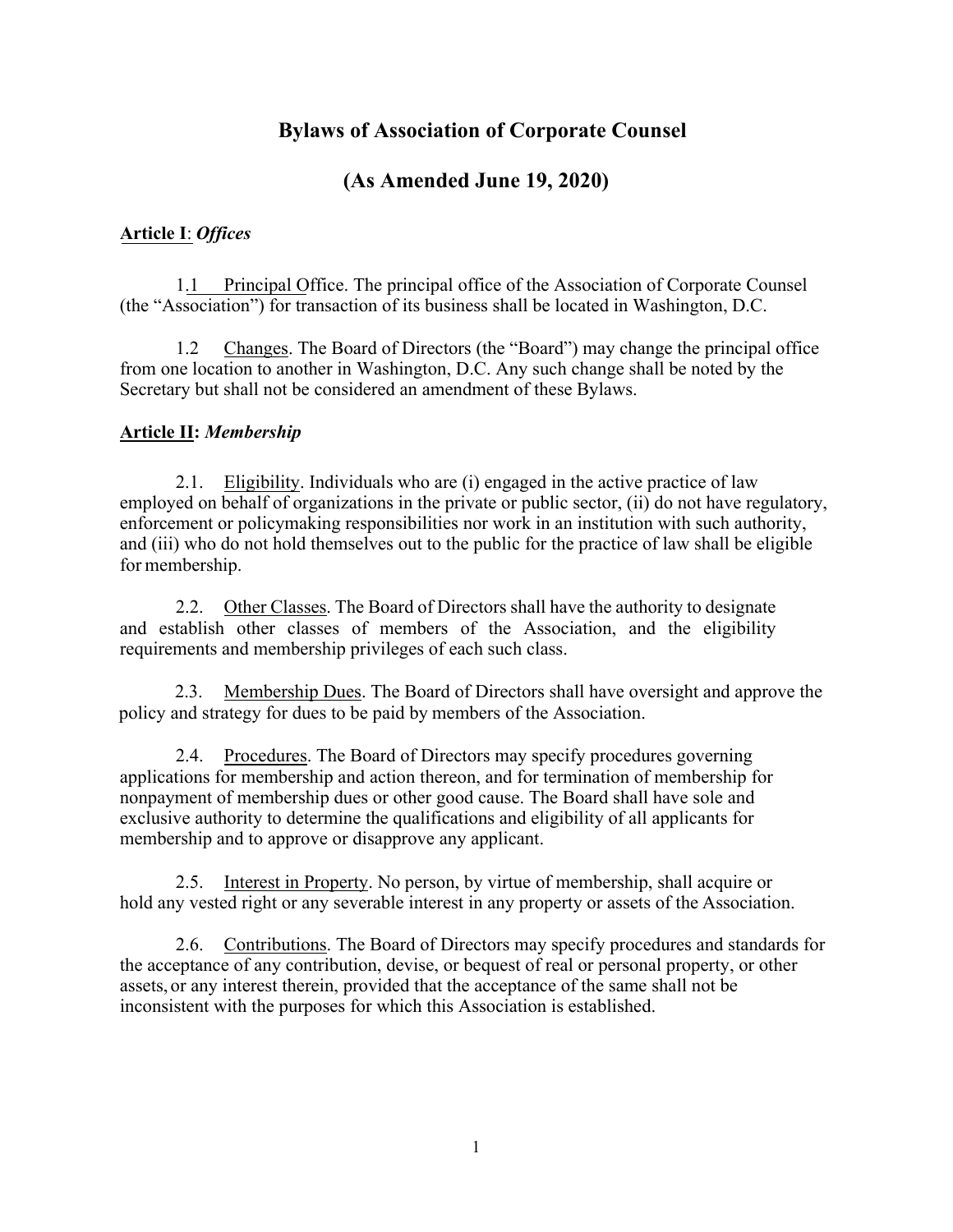### **Article III:** *Board of Directors*

3.1. Number of Directors. The Board of Directors shall be composed of such number of members, not less than twenty (20), as the Board of Directors shall, from time to time, determine.

3.2. Duties. The Board of Directors shall manage, supervise, control, and direct the affairs of the Association, and shall determine its policies or changes therein. It may adopt such rules and regulations for the conduct of this business as shall be deemed advisable, and may, in the execution of the powers granted, appoint such agents as it may consider necessary.

3.3. Election. Directors shall be elected annually by a majority of voting members of the Board of Directors. Each Director shall serve for a term of three years, expiring at the third anniversary following the date of his or her election, or until a successor has been duly elected and qualified. Directors shall be limited to uninterrupted Board membership of two three-year terms; provided, however, that this limitation shall not apply to a Director who is serving as Vice Chair or Chair when that Director's second three-year term expires; and, provided further, that any Director initially appointed or elected to fill the unexpired term of a previous Director shall be eligible to serve two full three-year terms in addition to completing such unexpired term. Notwithstanding the foregoing term limits, the Immediate Past Chair may serve for an additional one year on the Board even if he or she would otherwise be termlimited.

Members of the Board of Directors shall be chosen from a slate of candidates proposed by the Nominations and Governance Committee. In electing new Directors, the Board of Directors shall consider appropriate representation of types of organizations, size of departments, diversity, equity, and inclusion considerations, practice areas, geography, chapters and committees, so that the Board shall reflect the diversity of the members of the Association. Additionally, the Board shall specifically consider whether an individual proposed for membership on the Board (1) is a current member of the Association in good standing, and either (2) has demonstrated a commitment to the Association and a willingness to work on its behalf or (3) is a recognized leader within the in-house practice of law.

3.4. Quorum and Voting Requirements. A majority of voting Directors on the Board shall constitute a quorum for the transaction of business. A majority vote of a quorum shall be required for approval of all Board actions unless other voting requirements are specifically required by the Bylaws. All Directors shall have the right to vote except for the President.

3.5. Proxy. Voting by proxy by members of the Board of Directors shall not be permitted.

3.6. Regular Meetings. One regular annual meeting, and such other regular meetings as the Board of Directors shall deem appropriate shall be held at such times and places as may be determined by the Board.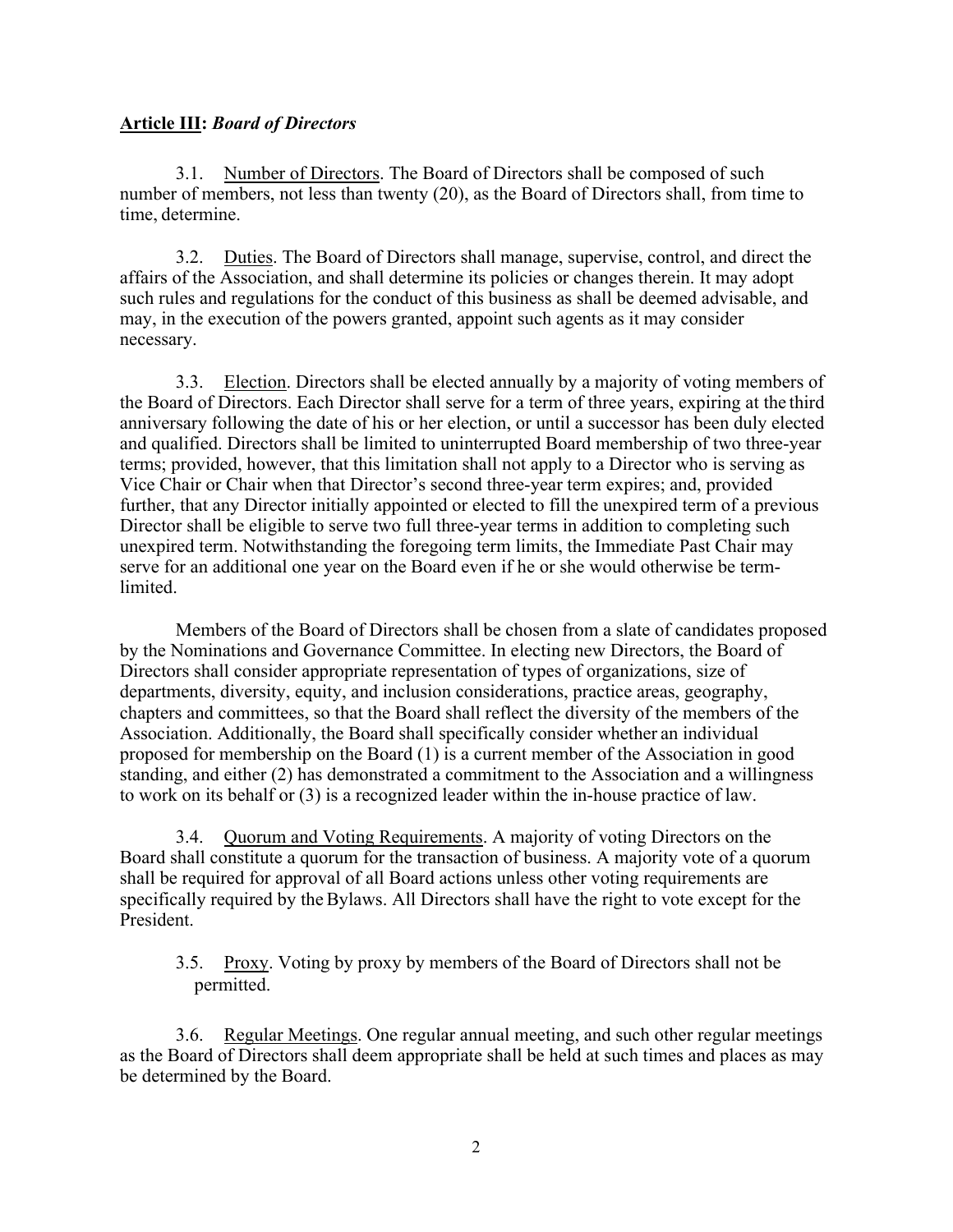3.7. Special Meetings. Special meetings of the Board of Directors may be called by the Chair of the Board or by three or more Directors. The person or persons authorized to call special meetings of the Board may fix the time and place of holding such special meetings.

3.8. Attendance. Any or all Directors may participate in a regular or special meeting by, or conduct the meeting using any means of communication by which all Directors participating may simultaneously hear each other during the meeting. A Director participating in a meeting by this means shall be considered to be present in person at the meeting.

3.9. Notice. Notice of any regular meeting of the Board of Directors shall be given at least ten (10) days previous thereto by written notice delivered personally or sent by mail or other mode of transmittal to each Director at his or her address as shown by the records of the Association. Notice of any special meeting shall be given at least five (5) days previous thereto, in the same manner as for a regular meeting or by telephone.

3.10. Action Without a Meeting. Any action required or permitted to be taken by the Board of Directors may be taken without a meeting if all voting Directors consent thereto in writing or by electronic transmission and the writings or electronic transmissions are filed with the minutes of proceedings of the Board of Directors. Such consent shall have the same force and effect as a unanimous vote. The method of voting does not in any way affect or conflict with the prohibition against proxy voting in Article III(5).

3.11. Compensation. Directors shall not receive any compensation for their services as Directors, but the Board may, by resolution, authorize reimbursement of expenses incurred in the performance of their duties. Such authorization may prescribe procedures for the approval and payment of such expenses by designated officers of the Association. Nothing herein shall preclude a Director from serving the Association in any other capacity and receiving compensation for such services; however the Director must declare the nature and detail of the service provided and will not vote on issues related to the capacity of the service.

3.12. Resignation. Any Director may resign at any time by giving written notice to the Chair or the Secretary with copy to the President, or to the Board of Directors. Such resignation shall take effect at the time specified therein, or, if no time specified, at the time of acceptance thereof. Directors who fail to attend three consecutive Board meetings will be deemed to have resigned from the Board. The Board Chair will notify the Director of the conclusion of the Director's term of service.

3.13. Removal. Any Director may be removed by a two-thirds vote of the nonconflicted Directors, provided a quorum of non-conflicted Directors is present.

3.14. Qualifications. The Board of Directors may establish qualifications for eligibility for service as a Director and provide for the termination of service by any Director determined not to meet such qualifications.

3.15. Vacancies. Any vacancy resulting from resignation, removal, or any other cause may be filled for the balance of the term by vote of a majority of the remaining members of the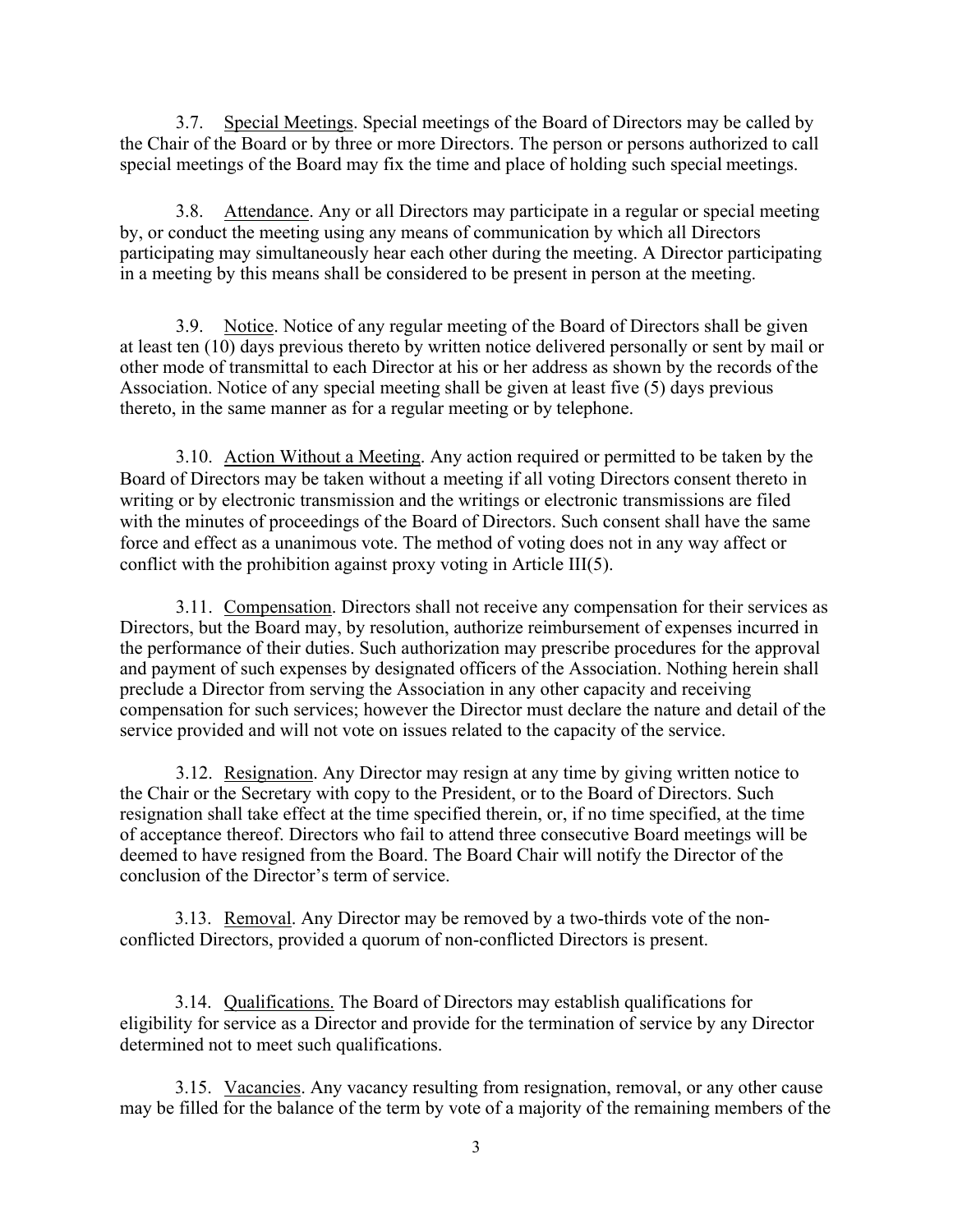Board.

# **Article IV:** *Officers*

4.1. Officers. The officers of the Association shall be the Chair of the Board, Vice Chair of the Board, President, Secretary, Treasurer, and such other officers, if any, as may be appointed in accordance with the provisions of Section 3 of this Article.

4.2. Election and Term of Office. Each officer, except the President, and such other officers as may be appointed in accordance with the provisions of Section 3 of this Article, shall be elected annually by the Board of Directors at its regular annual meeting, to serve until the next ensuing annual meeting, or until a successor shall have been duly elected. No officer, except the President, and such other officers as may be appointed in accordance with the provisions of Section 3 of this Article, shall serve more than two consecutive terms in such office. Any two or more offices may be held by the same person, except President and Treasurer.

4.3. Appointment of Other Officers. The Board of Directors shall appoint the President and may appoint other officers or agents, each of whom shall hold office for such period and shall have such duties as may be prescribed in these Bylaws or as the Board may determine.

4.4. Resignation or Vacancies. Procedures set forth in these Bylaws regarding resignation, removal, or vacancies in the Board of Directors shall also be applicable as to any officer.

4.5. Removal. Any officer may be removed by a two-thirds vote of the nonconflicted Directors, provided a quorum of non-conflicted Directors is present.

4.6. Duties of Officers. Except as otherwise provided in these Bylaws, the duties of the officers shall be such as may be designated from time to time by the Board of Directors.

4.7. Chair of the Board. The Chair of the Board shall preside at all meetings of the Board of Directors. In the absence of the Chair, the Vice Chair, or a Director designated by the Chair, shall preside at such meetings.

4.8. Vice Chair of the Board. In the absence of the Chair or in the event of his or her inability or refusal to act, the Vice Chair shall perform the duties of the Chair, and when so acting shall have all the powers of and be subject to all the restrictions upon the Chair. The Vice Chair shall perform such other duties as may be assigned by the Chair or the Board of Directors.

4.9. President. The President shall be the chief executive officer ("CEO") of the Association, and subject to the direction of the Board of Directors, shall have general charge of the affairs and property of the Association, and supervision of its operations. The President shall be a member *ex officio* of all committees and shall have the general powers and duties of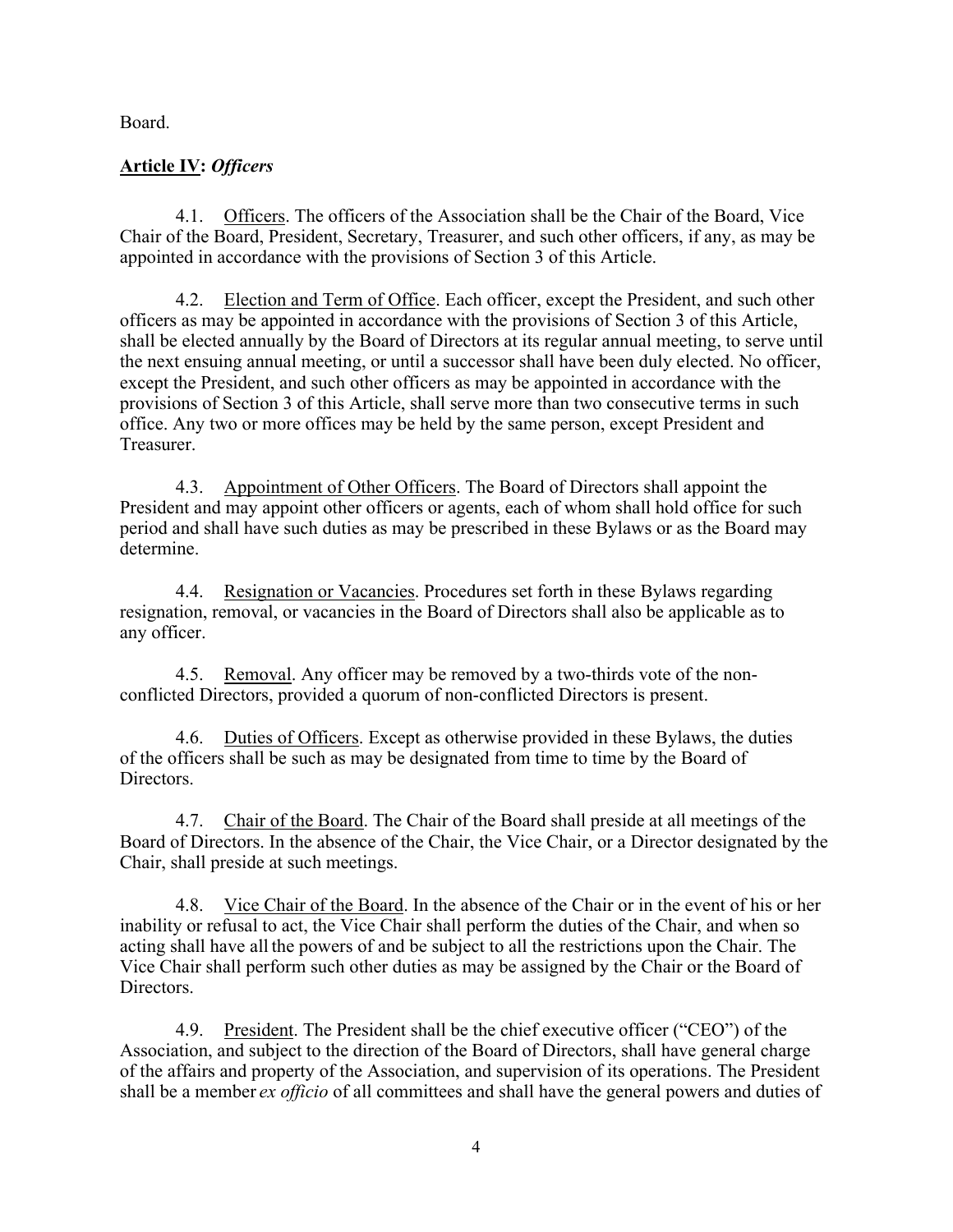supervision and management usually vested in the office of president of an association. The President shall serve *ex officio* as a Director, but without the right to vote.

4.10. Secretary. The Secretary shall keep the minutes of the meetings of the Board of Directors in one or more books provided for that purpose; see that all notices are duly given in accordance with the provisions of these Bylaws or as required by law; be custodian of the corporate records and of the seal of the Association and see that the seal of the Association is affixed to all documents, the execution of which on behalf of the Association under its seal is duly authorized in accordance with the provisions of the Bylaws; keep a register of the address of each member; and in general perform all duties incident to the office of Secretary and such other duties as from time to time may be assigned to him or her by the Chair or by the Board of Directors. The Secretary shall appoint one or more assistant Secretaries to whom his/her duties may be delegated under the Secretary's oversight and supervision; such assistant Secretary may exercise all of the rights and duties of the office of Secretary, but shall not be a Director, and, as such, shall have no voting rights on the Board. The Secretary also shall perform such other duties as may be assigned by the Chair or the Board of Directors.

4.11. Treasurer. The Treasurer shall have custody of all corporate funds and securities and shall keep in books belonging to the Association full and accurate accounts of all receipts and disbursements; deposit all monies, securities, and other valuable effects in the name of the Association in such depositories as may be designated for that purpose by the Board of Directors. The Treasurer shall disburse the funds of the Association as may be ordered by the Board, taking proper vouchers for such disbursements, and render to the President and Directors at the regular meetings of the Board, and whenever requested by them, an account of all transactions as Treasurer and of the financial condition of the Association. The Treasurer shall appoint one or more assistant Treasurers to whom his/her duties may be delegated under the Treasurer's oversight and supervision; such assistant Treasurer shall have may exercise all of the rights and duties of the office of Treasurer, but shall not be a Director, and, as such, shall have no voting rights on the Board. The Treasurer also shall perform such other duties as may be assigned by the Chair of the Board of Directors.

4.12. Immediate Past Chair. The Immediate Past Chair shall perform such duties as are specified in these Bylaws and such other duties as may be assigned by the Chair or the Board of Directors. The Immediate Past Chair shall be a member of the Board of Directors.

4.13. Bonding of Officers and Employees. At the discretion of the Board of Directors, any officer or employee of the Association may be bonded. The expense of furnishing any such bond shall be paid for by the Association.

#### **Article V:** *Committees*

There shall be four (4) standing committees of the Board of Directors as outlined below, such committees which shall be comprised solely of members of the Board of Directors, and which shall be able to exercise the authority of the Board of Directors. Each committee shall be governed by a charter approved by the Board of Directors. Such charters shall include each committee's purpose, membership requirements, and specific duties, along with any other details governing their composition and operation.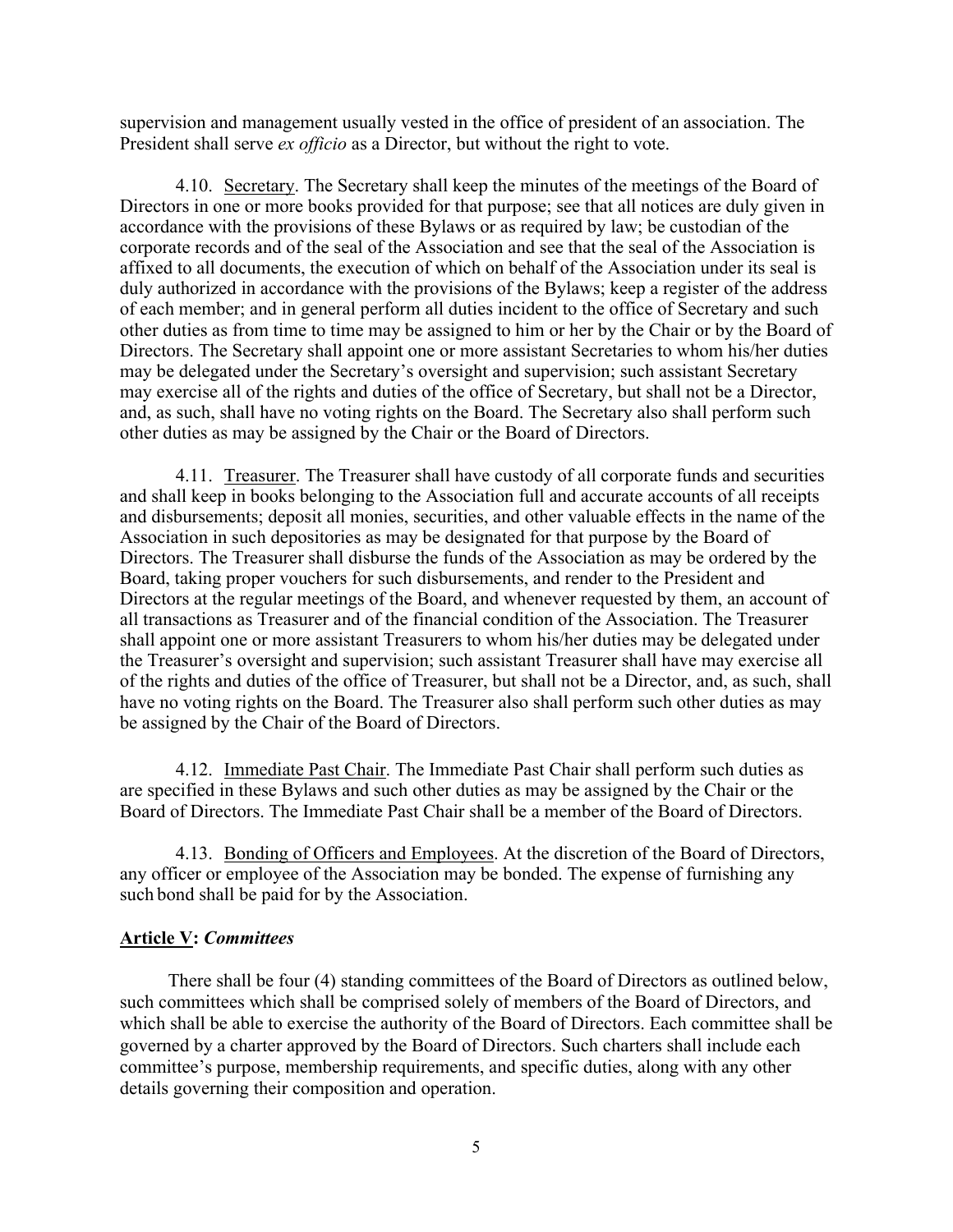The Board of Directors may prescribe to the committees of the Association regulations as to their organization, governance, and financial relationship to the Association. In prescribing such regulations, the Board of Directors shall not impose restrictions which would in any way limit the rights and privileges of members of such committees. Subject to such regulations, each committee shall conduct its affairs as it deems best suited to further and advance the purposes of the Association.

The standing committees of the Board of Directors shall be:

5.1. Executive Committee. The Chair of the Board, with the concurrence of the Board of Directors, shall annually appoint an Executive Committee, which shall consist of the Chair, Vice Chair, Secretary, Treasurer, committee chairs, and will also include at least one (1) but not more than three (3) other Directors, which shall have and exercise the power and authority of the Board of Directors in the management of the Association between meetings of the Board of Directors, subject only to such restrictions or limitations, if any, as are specified by resolution of the Board. The Committee shall be chaired by the Chair of the Board. A quorum of any such Committee shall consist of a majority of the members thereof.

5.2. Nominations and Governance Committee. The Chair of the Board of Directors, with the concurrence of the Board, shall annually appoint a Nominations and Governance Committee, which shall consist of at least five (5) members of the Board (inclusive of the three *ex officio* Directors described below).

The Nominations and Governance Committee shall be chaired by the Vice Chair of the Board, and the Association's Chair and Immediate Past Chair shall be *ex officio* members of the committee. Other members of the Nominations and Governance Committee shall be members of the Board who are in their second term of Board service and, as determined by the committee Chair, have the skills and competence to assist the Board in performing its nominating and governance oversight responsibilities.

A quorum of the Nominations and Governance Committee shall consist of a majority of the members thereof. The Nominations and Governance Committee shall, pursuant to Article III, Section 3 of the Bylaws, propose annually a slate of nominees for election to the Board, and pursuant to Article IV, Section 2 of the Bylaws, propose annually a slate of nominees for election to the offices of Chair, Vice Chair, Secretary, and Treasurer, and the Chairs of committees of the Board. In January of each year, or as soon as possible thereafter, the Nominations and Governance Committee shall solicit nominations by publishing a notice to the membership of the Association and by corresponding with chapter presidents, practice/segment network chairs, and past and current Board members requesting submission of the names and qualifications of candidates. Prior to July 31 of each year, the Nominations and Governance Committee shall create a slate of candidates to be proposed as nominees for election to the Board. The Nominations and Governance Committee shall notify candidates who are on the slate and members who submitted candidates who are not on the slate and shall publish the names of all nominees to the members of Association.

In addition, if any member of the Association presents to the Nominations and Governance Committee, at least 30 days prior to the election, a petition signed by at least 75 members of the Association, the Nominations and Governance Committee shall include the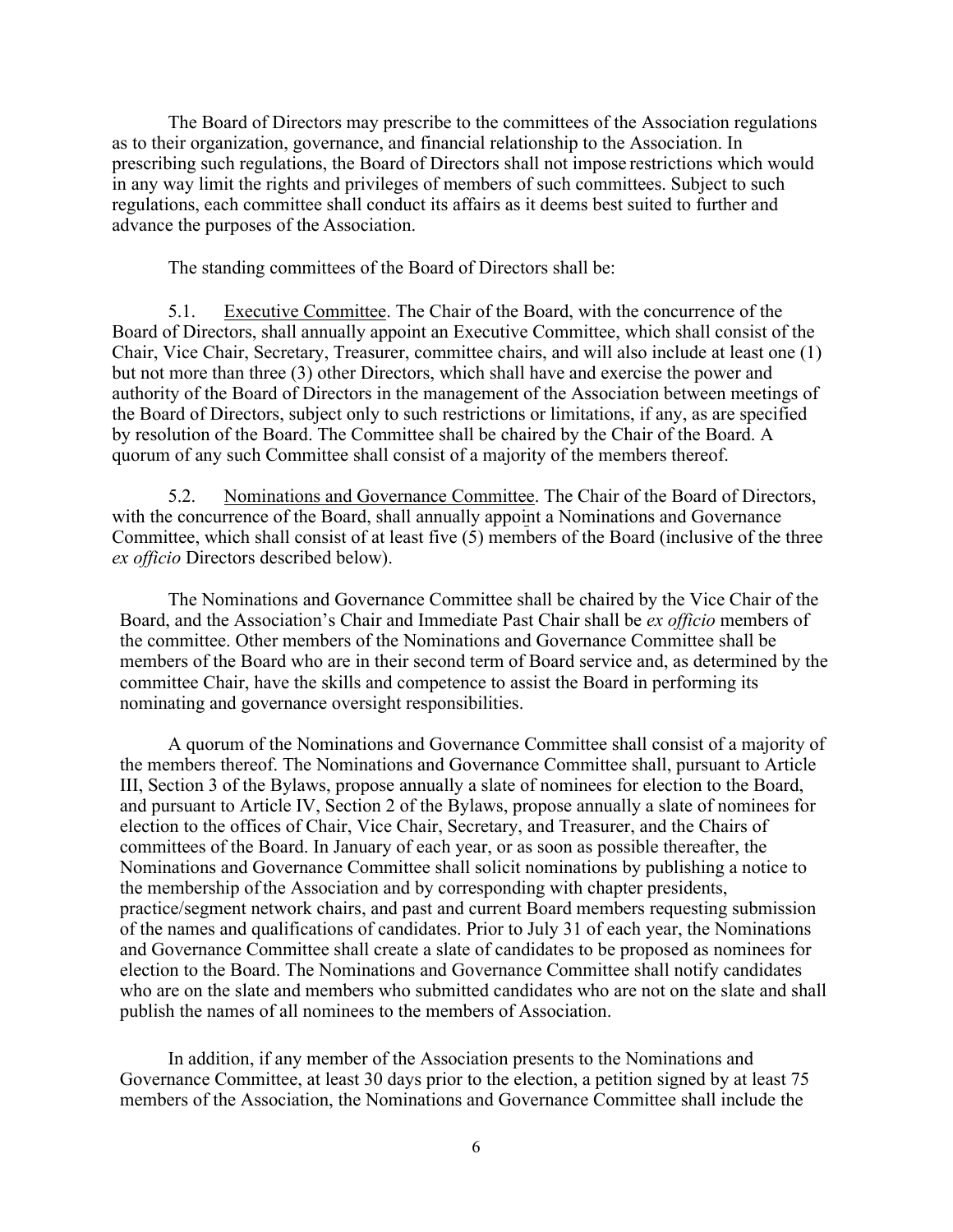name(s) of such member(s) on the final slate of candidates proposed to the Board of Directors for a vote pursuant to Article III, Section 3 of these Bylaws.

The Nominations and Governance Committee also shall be responsible for developing and recommending sound board governance principles and otherwise facilitating the execution of the Board's governance and oversight responsibilities.

5.3. Finance and Audit Committee. The Finance and Audit Committee shall oversee the Association's financial resources, financial reporting, the adequacy of the Association's internal controls, and other such duties as outlined in the Committee's approved charter. The Chair of the Board, with the concurrence of the Board of Directors, shall annually appoint the members of the Finance and Audit Committee, which shall be comprised solely of members of the Board and shall not have less than three (3) members. Each committee member should be generally knowledgeable in financial reporting, federal tax exemption, accounting, and auditing matters, and able to understand and analyze the Association's financial statements. The Treasurer shall serve as chair of the committee.

5.4. Compensation Committee. The Compensation Committee shall assist and support the Board of Directors in fulfilling its responsibilities regarding the performance evaluation, compensation philosophy, compensation and benefits, employment contract, hiring, disciplining, termination, and succession planning of and for the Association's President.

The Chair, Vice Chair, and Immediate Past Chair shall be the *ex officio* members of the Committee, and they shall collectively appoint one other Board member each year to serve on the committee. The Association's Vice Chair shall serve as the committee's chair.

On an annual basis, the committee shall work with an outside human resources consultant to initiate the President's performance evaluation and relay such results to the President. The committee shall have other such responsibilities as designated in its charter.

5.5. Other Committees. Other committees may be designated and appointed, or terminated, by the Chair of the Board or the Board of Directors, provided that the Board of Directors may, in any instance, reserve to itself the sole authority to designate, appoint, or terminate a committee and the members thereof. Persons designated members of such committees need not be members of the Board of Directors.

#### **Article VI:** *Regions and Chapters*

6.1. Regions. The Board of Directors may, within its discretion, designate geographic areas as Regions of the Association. All members of the Association having business offices within the geographic area of a Region may participate in the activities of the Region.

6.2. Chapters. The Board of Directors may also, within its discretion, designate geographic areas within a Region as Chapters of the Association. All members of the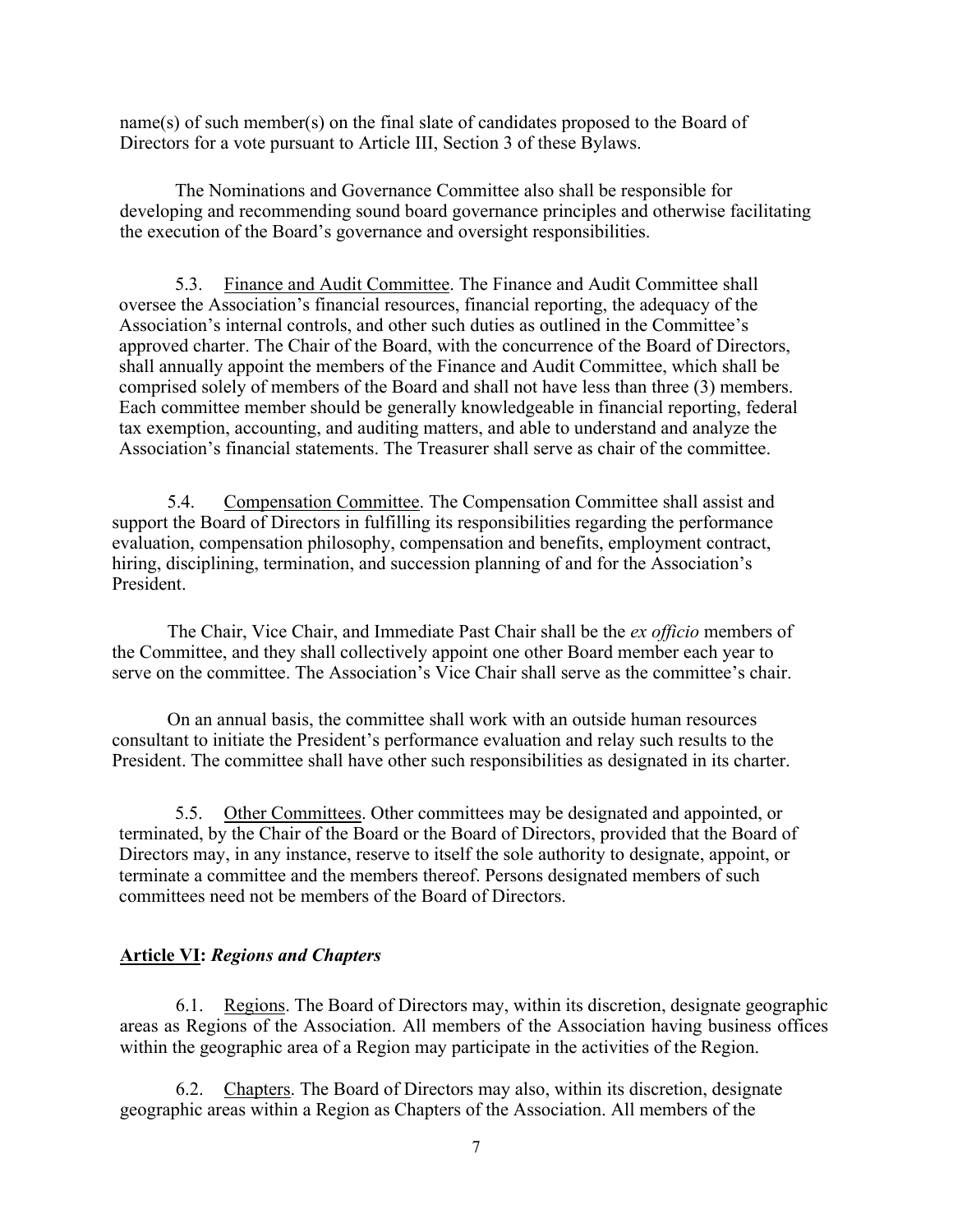Association having business offices within the geographic area of a Chapter may participate in the activities of the Chapter. Chapters may be established by applications submitted to and approved by the Board of Directors.

6.3. Regulations. The Board of Directors may prescribe to the Regions and Chapters regulations as to their organization, governance, and financial relationship to the Association. In prescribing such regulation, the Board of Directors shall not impose restrictions that would in any way limit the rights and privileges of members of Regions or Chapters. Subject to such regulations, each Region and Chapter shall conduct its affairs as it deems best suited to further and advance the purposes of the Association.

6.4. Changes or Revocations. The Board of Directors may change the geographic area included within the designation of a Region or Chapter, or may revoke any such designation, in each case as the Board of Directors deems necessary or advisable in the best interests of the Association. Upon any such revocation, all funds in the treasury of such Region or Chapter and all its records shall immediately be delivered to the Association.

#### **Article VII:** *Practice/Segment Networks*

The Board of Directors may, within its discretion, create such practice/segment networks as may be deemed desirable from time to time for the purpose, among others and without limitation, of facilitating communication among members as to specific issues or other matters of concern to the Association.

Such networks may be established, modified, or terminated by applications submitted to and approved by the Board of Directors. In addition, the Board of Directors may establish or terminate a network, or modify the terms of reference of any network, in each case as the Board of Directors deems necessary or advisable in the best interests of the Association. Upon any such termination or, if deemed appropriate by the Board of Directors in event of modification, all funds in the treasury of such network and all its records shall immediately be delivered to the President of the Association.

All members of the Association may be members of any practice/segment network. Every member of the Association may otherwise participate in the activities of the networks.

#### **Article VIII:** *Contracts, Checks, Deposits, and Funds*

8.1. Contracts. The Board of Directors may authorize any officer or officers, agent or agents, to enter into any contract or execute and deliver any instrument in the name of and on behalf of the Association, and such authority may be general or confined to specific instances.

8.2. Checks, Drafts, etc. All checks, drafts, or other orders for the payment of money, notes, or other evidences or indebtedness issued in the name of the Association, shall be signed by such officer or officers, agent or agents of the Association and in such manner as shall from time to time be determined by resolution of the Board of Directors.

8.3. Deposits. All funds of the Association not otherwise employed shall be deposited to the credit of the Association in such banks, trust companies, or other depositories